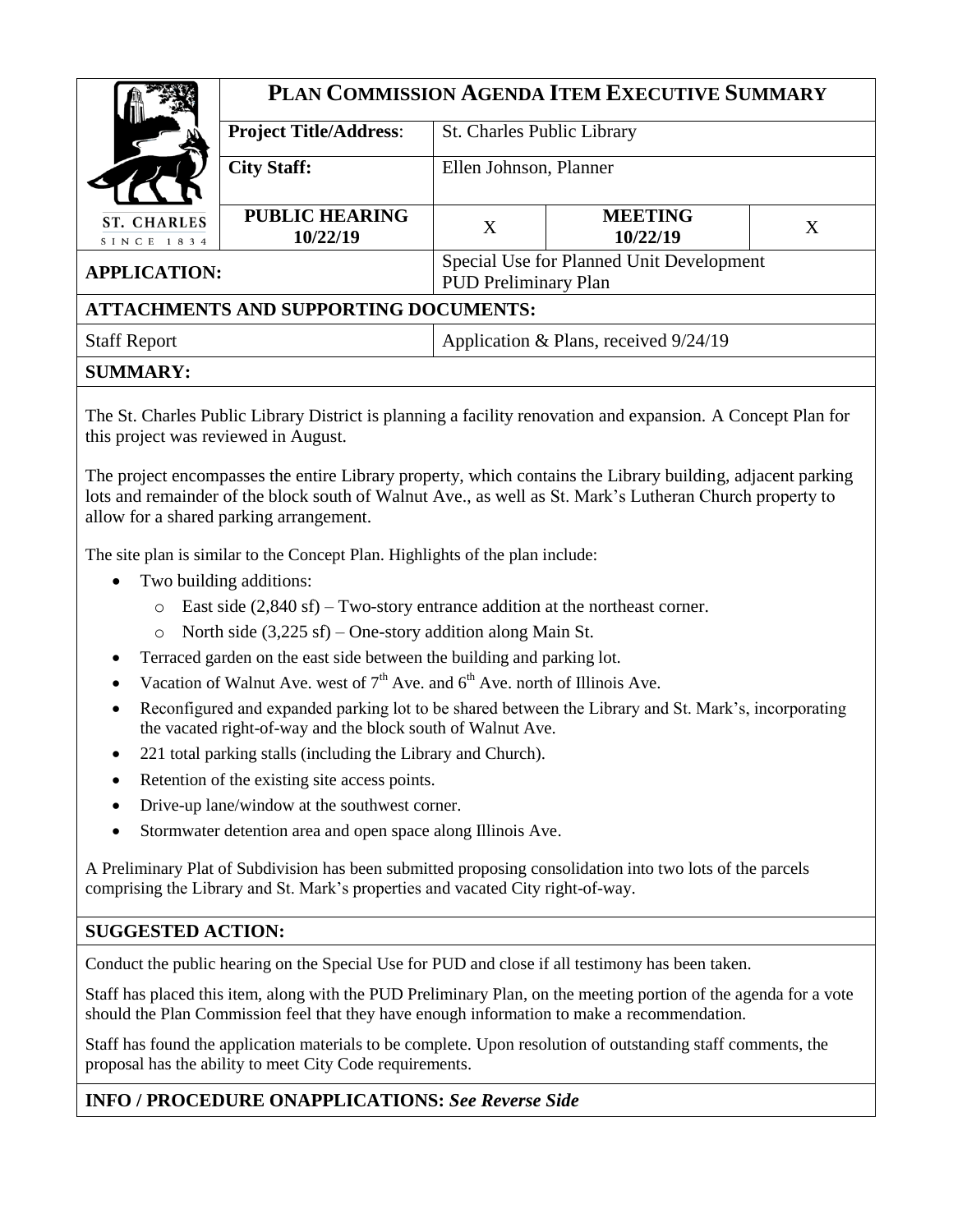### SPECIAL USE FOR PUD

- Approval of development project with specific deviations from the Zoning Ordinance standards. (Establishes a PUD ordinance with unique zoning or subdivision standards that apply to a single development site)
- Public hearing is required, with a mailed notice to surrounding property owners.
- Single finding Is the PUD in the public interest? Criteria are considered in reaching a decision. Responses to the criteria need not be in the affirmative to recommend approval of a PUD or PUD Amendment.
- The Plan Commission may recommend conditions and restrictions upon the establishment, location, design, layout, height, density, construction, maintenance, aesthetics, operation and other elements of the PUD as deemed necessary to secure compliance with the standards specified in the Zoning Ordinance.
- The Plan Commission may recommend exceptions and deviations from the requirements of the Zoning and Subdivision Codes requested by the applicant, to the extent that it finds such exceptions and deviations are supportive of the standards and purposes for PUDs.

#### PUD PRELIMINARY PLAN

- Approval of engineering plans for development of property within a PUD- includes site, landscape, and engineering plans. (Application may also involve a subdivision of land.
- Recommendation is based on compliance with the previously (or concurrently) approved Special Use for PUD standards and other city code requirements (including Zoning and Subdivision codes).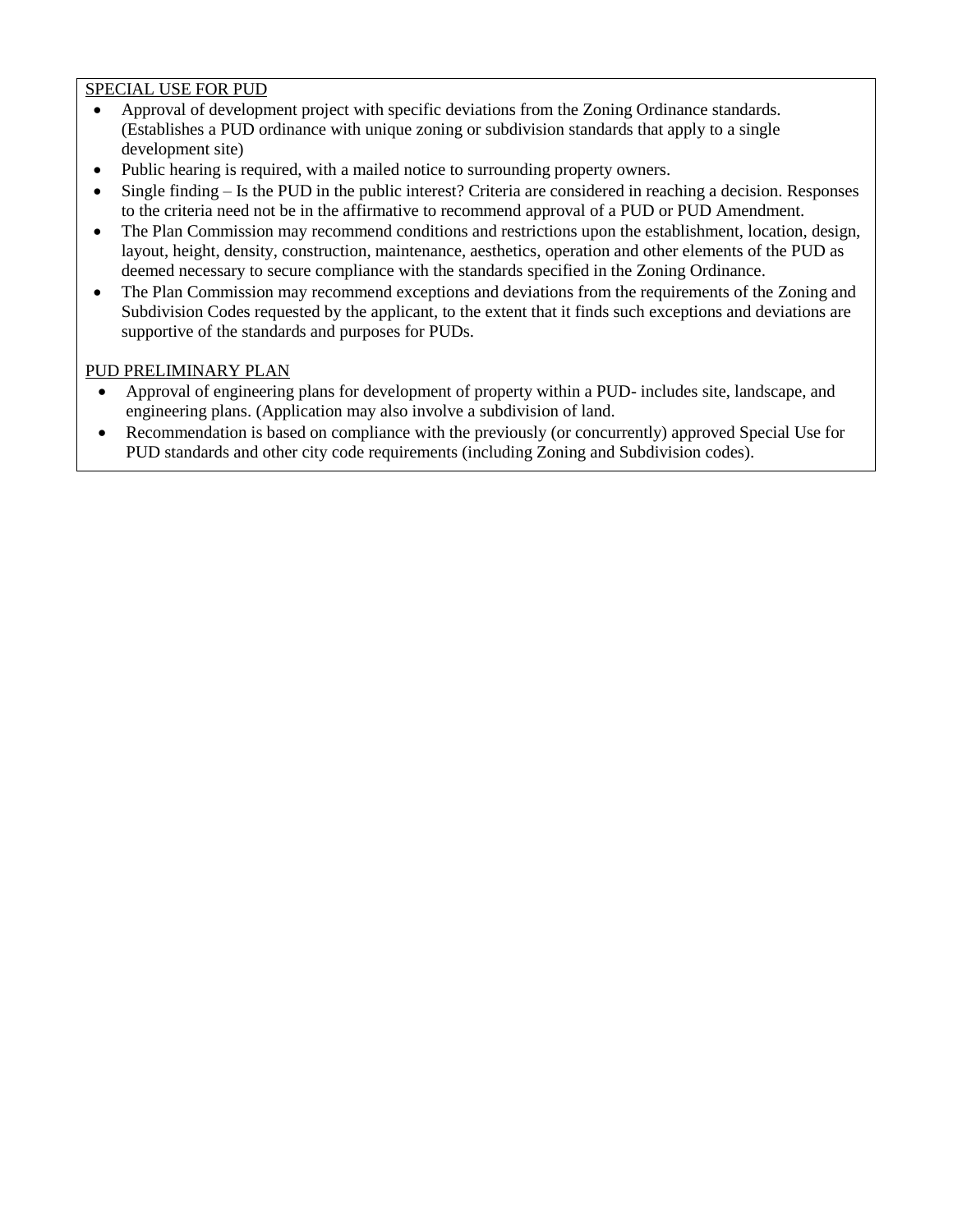Community & Economic Development Planning Division

Phone: (630) 377-4443 Fax: (630) 377-4062



## **Staff Report**

- **TO:** Chairman Todd Wallace And Members of the Plan Commission
- **FROM:** Ellen Johnson, Planner
- **RE:** St. Charles Public Library Project
- **DATE:** October 18, 2019

### **I. APPLICATION INFORMATION:**

| <b>Project Name:</b> | St. Charles Public Library                     |
|----------------------|------------------------------------------------|
| Applicant:           | <b>St. Charles Public Library District</b>     |
| <b>Purpose:</b>      | Approved redevelopment of the library property |

\_\_\_\_\_\_\_\_\_\_\_\_\_\_\_\_\_\_\_\_\_\_\_\_\_\_\_\_\_\_\_\_\_\_\_\_\_\_\_\_\_\_\_\_\_\_\_\_\_\_\_\_\_\_\_\_\_\_\_\_\_\_\_\_\_\_\_\_\_\_\_\_\_\_\_\_\_

|                  | <b>Site Information</b>                                                                    |                                                    |  |  |
|------------------|--------------------------------------------------------------------------------------------|----------------------------------------------------|--|--|
| Location         | Library: 1 S. 6 <sup>th</sup> Ave. St. Mark's Lutheran Church: 101 S. 6 <sup>th</sup> Ave. |                                                    |  |  |
| Acres            | Library: 190,868 sf (4.4 acres) St. Mark's Lutheran Church: 57,827 sf (1.33 acres)         |                                                    |  |  |
|                  |                                                                                            |                                                    |  |  |
| Applications:    | Special Use for Planned Unit Development<br><b>PUD Preliminary Plan</b>                    |                                                    |  |  |
| Applicable       | Ch. 17.04 – Design Review Standards & Guidelines                                           |                                                    |  |  |
| <b>City Code</b> | Ch. $17.14$ – Business & Mixed Use Districts                                               |                                                    |  |  |
| <b>Sections</b>  | Ch. 17.24 – Off-Street Parking, Loading & Access                                           |                                                    |  |  |
|                  | Ch. $17.26$ – Landscaping & Screening                                                      |                                                    |  |  |
|                  |                                                                                            |                                                    |  |  |
|                  | <b>Existing Conditions</b>                                                                 |                                                    |  |  |
| Land Use         | Public Library / Church                                                                    |                                                    |  |  |
| Zoning           | CBD-2 Mixed Use Business                                                                   |                                                    |  |  |
|                  |                                                                                            |                                                    |  |  |
|                  | <b>Zoning Summary</b>                                                                      |                                                    |  |  |
| North            | <b>CBD-2 Mixed Use Business</b>                                                            | Commercial properties                              |  |  |
| East             | RT-3 Traditional Single-Family Residential                                                 | Commercial property,<br>church, single-family home |  |  |
| South            | <b>CBD-2 Mixed Use Business</b>                                                            | Lincoln School, Heritage<br>Square                 |  |  |
| West             | RT-4 Traditional Single- and Two-Family<br>Residential                                     | Commercial & residential<br>properties             |  |  |
|                  |                                                                                            |                                                    |  |  |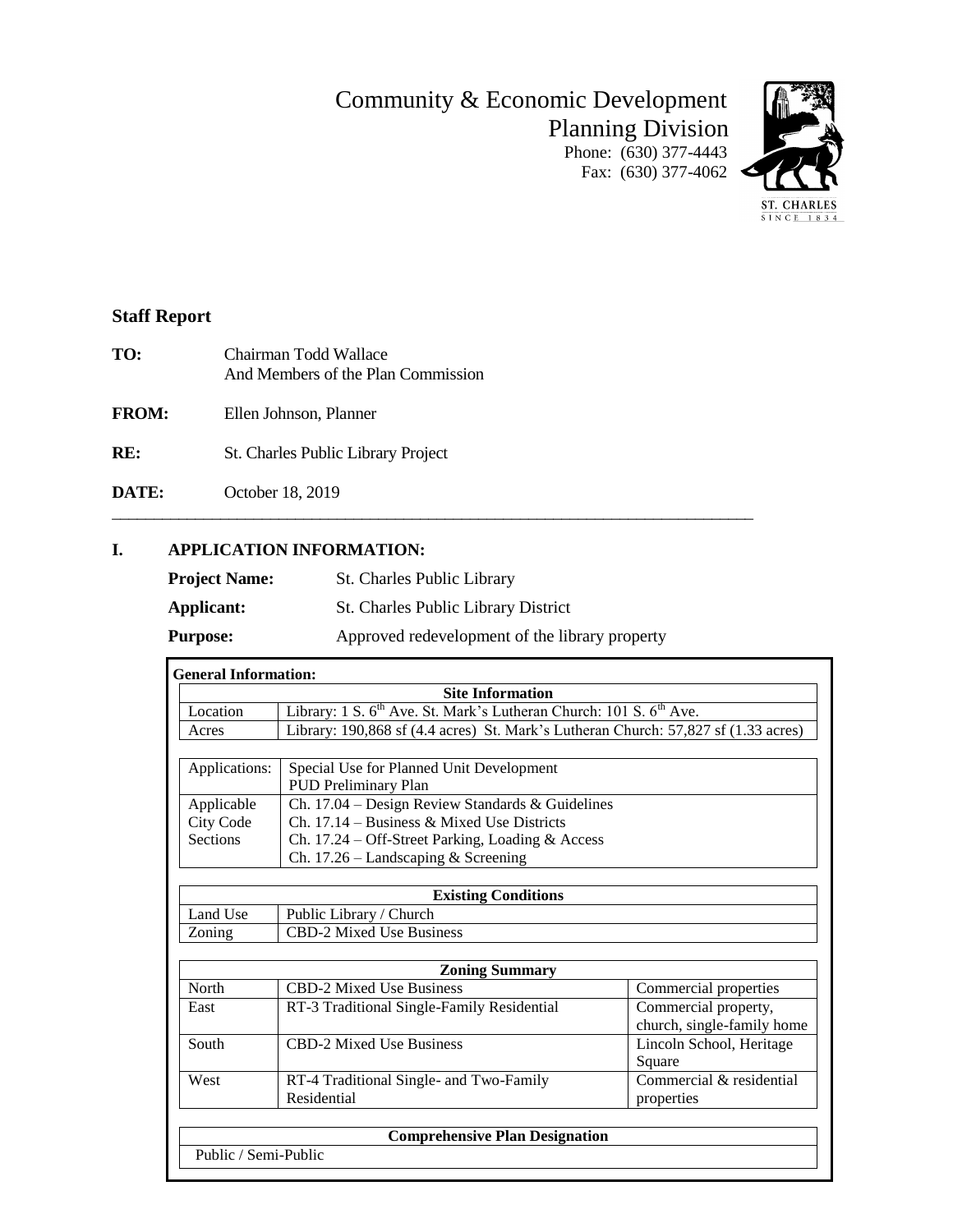Staff Memo – St. Charles Public Library 10/18/19 Page 2



**Zoning**

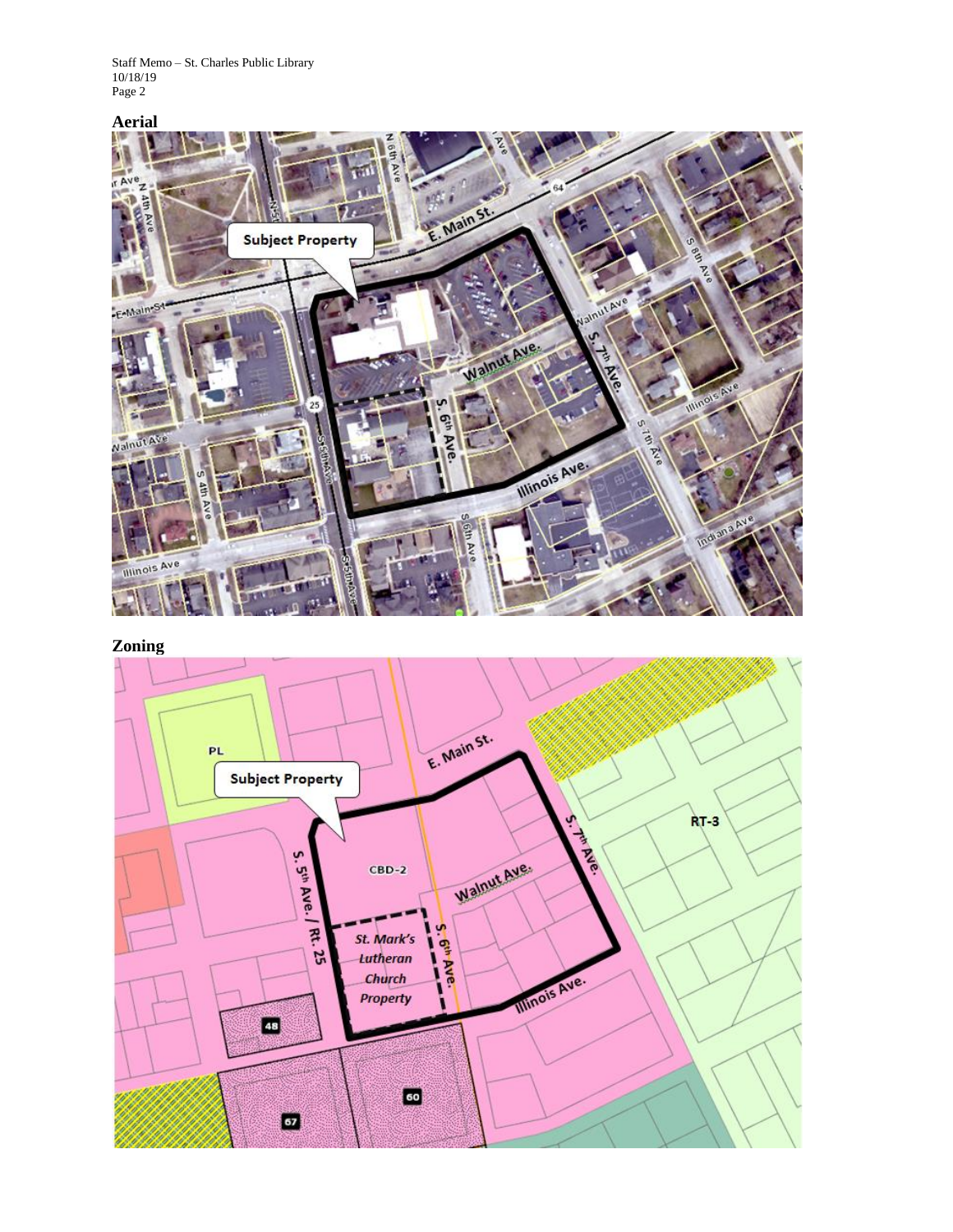### **II. OVERVIEW**

#### A. PROPERTY HISTORY

The original Carnegie Library building at the corner of Main St. and  $5<sup>th</sup>$  Ave. was constructed in 1908. The building was expanded in 1964 (first floor addition to the south) and 1988 (two story addition to the east).

In 2009, the City reviewed a Concept Plan for a large-scale expansion of the Library. The plan at that time was to expand the building to the east, covering the entire existing parking lot, and to construct a new parking lot covering the entire block south of Walnut Ave. The expansion was contingent upon passage of a referendum which was voted down.

For a number of years the Library District worked to acquire residential properties on the block south of Walnut Ave. in anticipation of expanding the facility. In 2011, the City approved a Map Amendment rezoning the block from RT-3 (single-family) to CBD-2 in order to allow construction of an off-site parking lot to serve the Library. The parking lot was constructed on the east side of the block and the remaining houses on the block were later demolished.

This past August the City reviewed a new Concept Plan for the property in support of a smaller scale facility renovation and expansion project. The Plan Commission and Planning & Development Committee provided feedback on the plan, much of which was related to pedestrian and traffic flow through the site.

#### B. PROPOSAL

The St. Charles Public Library District has submitted applications for Special Use for Planned Unit Development and PUD Preliminary Plan to facilitate the planned improvement project. The project encompasses the entire Library property which contains the Library building and adjacent parking lots to the east and south as well as the block south of Walnut Ave. The St. Mark's Lutheran Church property is also included in the plans to allow for shared parking between the uses.

The site plan is similar to the Concept Plan. Highlights of the plan include:

- Two building additions:
	- o East side (2,840 sf) Two-story entrance addition at the northeast corner. Entry doors face south.
	- o North side (3,225 sf) One-story addition along Main St.
	- Terraced garden on the east side between the building and parking lot.
- Vacation of Walnut Ave. west of  $7<sup>th</sup>$  Ave. and  $6<sup>th</sup>$  Ave. north of Illinois Ave.
- Reconfigured and expanded parking lot to be shared between the Library and St. Mark's, incorporating the vacated right-of-way and the block south of Walnut Ave.
- 221 total parking stalls (including the Library and St. Mark's).
- Retention of the existing site access points.
- Drive-up lane/window at the southwest corner.
- Stormwater detention area and open space along Illinois Ave.

A Preliminary Plat of Subdivision proposes consolidation of the parcels comprising the Library and St. Mark's Lutheran Church properties into two lots and vacated City right-of-way.

The following changes have been made to the site plan since Concept Plan review: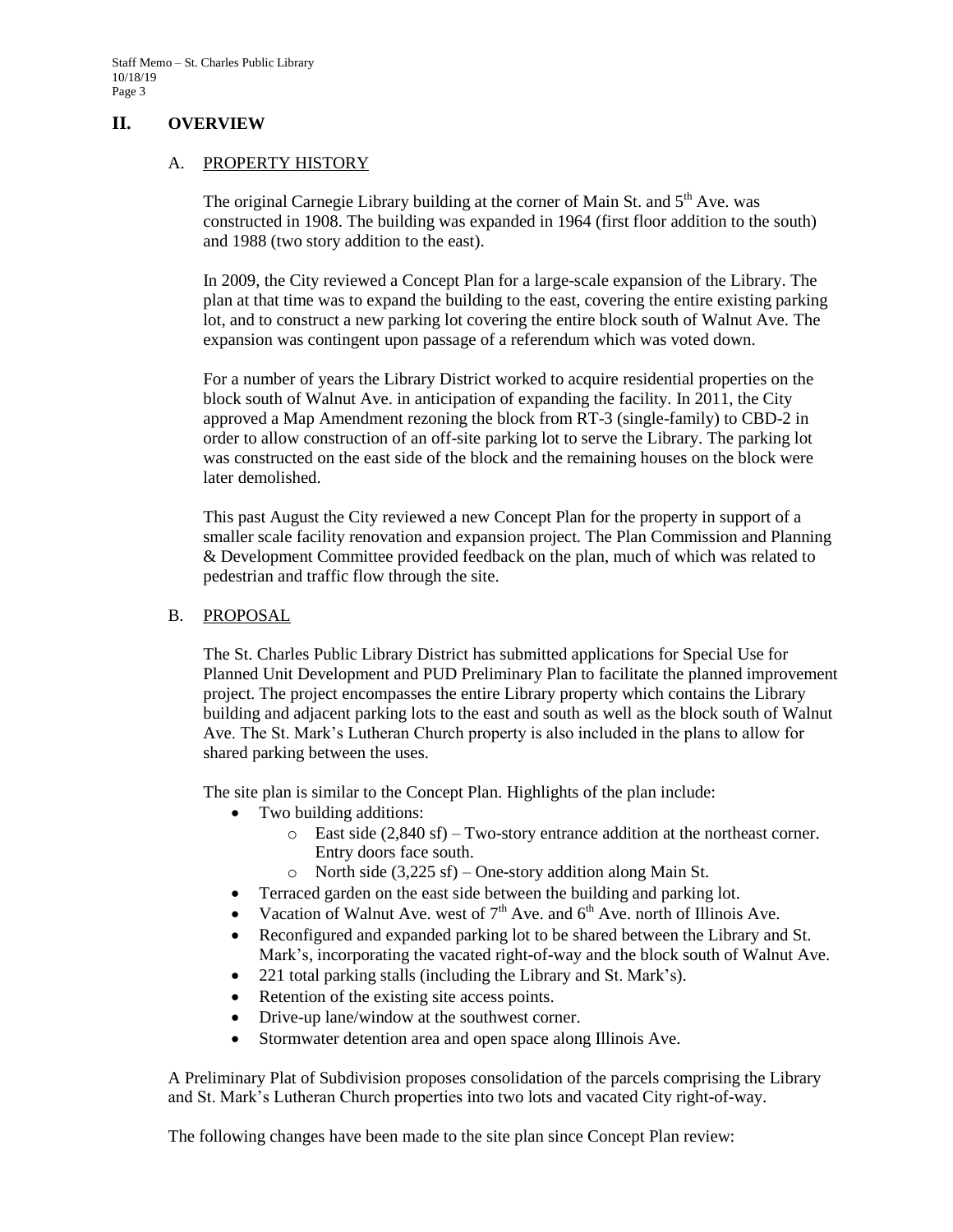- Additional mid-block pedestrian connections into the site from Illinois Ave. and Main St.
- Additional landscape medians through the parking lot resulting in fewer internal driveways and a more clearly defined traffic flow.
- Extension of sidewalk into the site from Illinois Ave and  $7<sup>th</sup>$  Ave. with fewer drive aisle crossings.
- Additional landscape islands within the parking lot.
- Addition of a brick wall to provide screening of the loading zone along Main St.
- Required 10 ft. landscape buffer along  $7<sup>th</sup>$  Ave.
- Revised building design for the two additions.

#### **III. ANALYSIS**

#### A. COMPREHENSIVE PLAN

The Land Use Plan adopted as part of the 2013 Comprehensive Plan identifies the subject property, including the existing Library facility and the block south of Walnut Ave., as "Public / Semi-Public". The Community Facilities Plan (Ch. 5) states the following regarding the Public Library District:

*"The St. Charles Public Library is located downtown just east of City Hall and south of Main Street and has four remote drop-off locations, including two in the City. The library houses over 400,000 books and other materials. It also provides a full calendar of activities for both children and adults. The library is planning a renovation and remodeling or expansion of the facility in the next 3-10 years. An interim parking lot was constructed in 2012.* 

#### *Recommendations:*

*The City should work with the Library to ensure it has enough capacity to serve all St. Charles residents now and in the future. The City should also look for opportunities to collaborate on programming that may serve multiple missions, such as using the Library as a venue for public meetings. The Library expansion could strengthen the eastern gateway into downtown."* 

#### B. ZONING REVIEW

The subject property is zoned CBD-2 Mixed Use Business District. Library is a permitted use in the CBD-2 District. The purpose of the CBD-2 District as stated in the Zoning Ordinance is as follows:

*"To provide for a properly scaled mixed-use transition between single-family residential neighborhoods and the retail core of the CBD-1 Central Business District. The CBD-2 District permits a mix of retail, service, office, and medium-density residential uses within buildings that are of a reduced height and scale than that permitted in the CBD-1 District. However, development in this district is also intended to retain a pedestrian oriented character, similar to that of the CBD-1 District."*

The table below compares the CBD-2 District requirements with the submitted Preliminary Plat of Subdivision and preliminary engineering plans.

Note the standards related to establishment of lots and parking apply to both the Library and St. Mark's properties. Bulk standards apply to the Library only. Shared parking between the Library and St. Mark's is proposed as shown on the plans and as noted in the application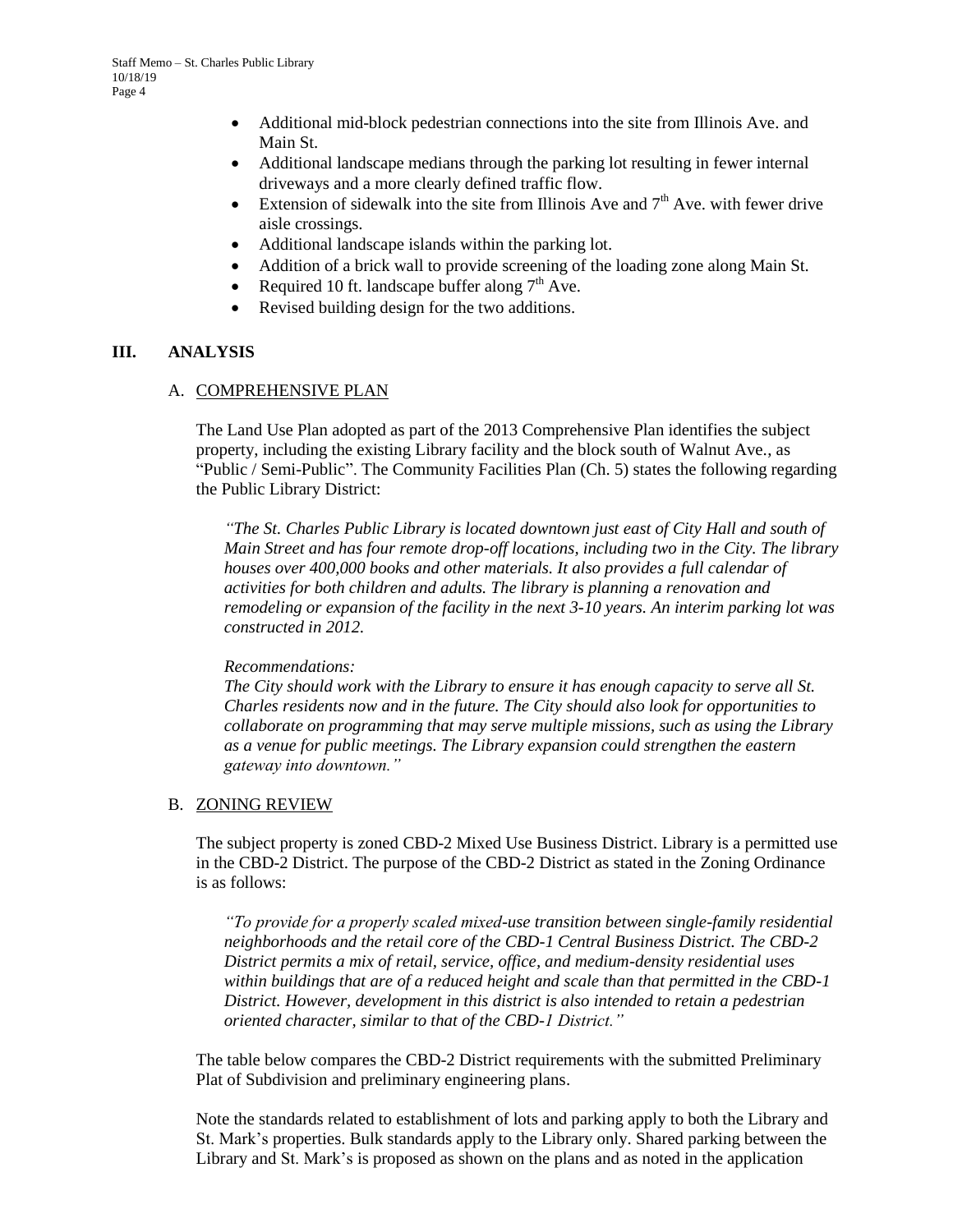materials. St. Mark's property is also proposed to be resubdivided along with the Library property in order to account for vacation of the public street rights-of-way. St. Mark's is not proposing any other changes to its site or building. Therefore, the PUD for the development will not include an approval of the existing site conditions for St. Mark's as they are outside of the scope of this project. This means that any future changes to St. Mark's property will not be subject to the additional review processes required for PUDs, unless the changes apply to the parking lot.

| Category                                            | <b>CBD-2 District</b>                                                                                                                       | <b>Proposed</b>                                                                                                                                                                                       |  |  |  |  |
|-----------------------------------------------------|---------------------------------------------------------------------------------------------------------------------------------------------|-------------------------------------------------------------------------------------------------------------------------------------------------------------------------------------------------------|--|--|--|--|
| <b>LIBRARY &amp; ST. MARK'S</b>                     |                                                                                                                                             |                                                                                                                                                                                                       |  |  |  |  |
| Min. Lot Area                                       | Non-Residential Uses: 5,000<br>sf                                                                                                           | Lot 1 (Library): 190,868 sf<br>(Includes Library, block south of<br>Walnut & vacated Walnut Ave.)<br>Lot 2 (St. Mark's): 57,827 sf<br>(Includes St. Mark's parcels &<br>vacated 6 <sup>th</sup> Ave.) |  |  |  |  |
| Min. Lot Width                                      | 50 ft.                                                                                                                                      | Lot 1 (Library): 230 ft. $(5^{th}$ Ave.)<br>Lot 2 (St. Mark's): 231 ( $5^{\text{th}}$ Ave.)                                                                                                           |  |  |  |  |
| <b>Max. Building</b><br>Coverage                    | 40%                                                                                                                                         | Lot 1 (Library): 16.8%<br>Lot 2 (St. Mark's): 24.5%                                                                                                                                                   |  |  |  |  |
| <b>Off-Street Parking</b>                           | Library: 2.5 spaces per 1,000<br>sf of GFA<br>(165 spaces required)<br>Church: 1 space per 3 seats<br>(spaces required for St.<br>Mark's ?) | Lot 1 (Library): 166 spaces<br>$(165$ existing)<br>Lot 2 (St. Mark's): 55 spaces<br>$(31$ existing)<br><b>Total Proposed: 221</b><br>$(196$ existing)<br>(Total required?)                            |  |  |  |  |
| <b>LIBRARY ONLY</b>                                 |                                                                                                                                             |                                                                                                                                                                                                       |  |  |  |  |
| <b>Max. Gross Floor</b><br><b>Area per Building</b> | $10,000$ sf                                                                                                                                 | 66,000 sf<br>(current GFA = $58,050$ )                                                                                                                                                                |  |  |  |  |
| <b>Max. Building Height</b>                         | 40 ft.                                                                                                                                      | 40 ft.                                                                                                                                                                                                |  |  |  |  |
| <b>Min. Front Yard</b>                              | Building/Parking: 5 ft.<br>$(5^{th}$ Ave.)                                                                                                  | Building: 25 ft. (existing)<br>Parking: 8 ft.                                                                                                                                                         |  |  |  |  |
| <b>Min. Exterior Side</b><br>Yard                   | Building/Parking: 5 ft.<br>(Main St. & Illinois Ave.)                                                                                       | E Main St:<br>Building: 5 ft.<br>Parking: 19.8 ft.<br>Illinois Ave: Building: 287 ft.<br>Parking: 68 ft.                                                                                              |  |  |  |  |
| <b>Min. Rear Yard</b>                               | Building: 20 ft.<br>Parking: none<br>$(7^{\text{th}} \text{ Ave.})$                                                                         | Building: 183 ft.<br>Parking: 10 ft.                                                                                                                                                                  |  |  |  |  |
| <b>Landscape Buffer</b><br>Yard                     | 10 ft.<br>(where adjacent to residential<br>zoning: east side)                                                                              | 10 ft.                                                                                                                                                                                                |  |  |  |  |

### **PUD Deviations**

**1. Parking Count:** Staff has requested the applicant provide the number of seats in St. Mark's main worship space in order to calculate its parking requirement. The PUD application indicates the total parking requirement for the Library and St. Mark's is 241 spaces, however the requested information has yet to be provided so staff cannot confirm this statement. The parking requirement for the Library is met on the Library's lot and we are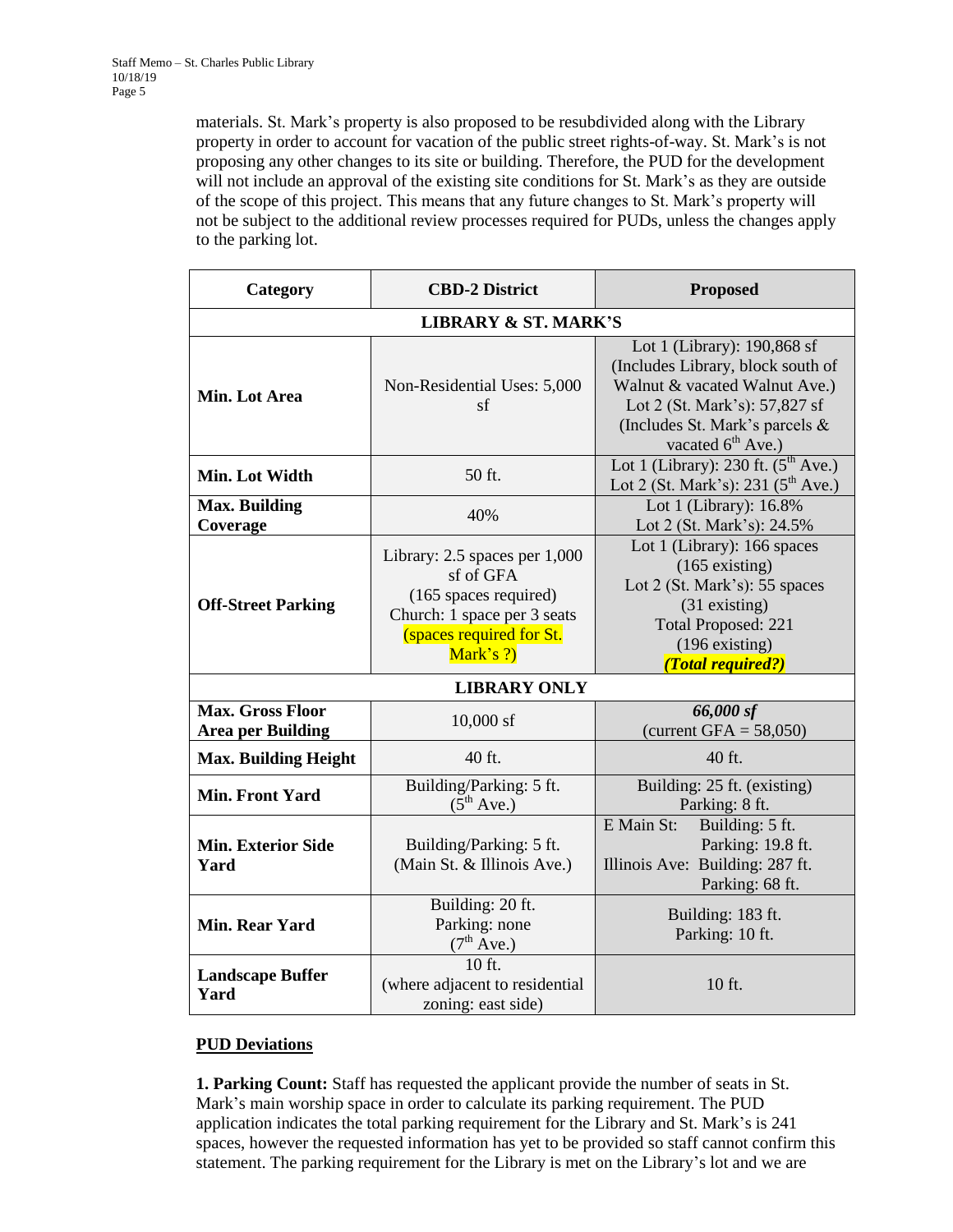assuming St. Mark's parking requirement is not met on its lot. Shared parking between the uses and the parking count as proposed are requested to be approved as part of the PUD.

**2. Gross Floor Area Limitation:** The proposed Gross Floor Area of 66,000 sf exceeds the 10,000 sf GFA maximum in the CBD-2 District. A deviation from this requirement has been requested in the Special Use for PUD Application.

For background, the existing library exceeds the GFA limitation as well, at 58,050 sf. When the addition to the building was constructed in 1988 the property was zoned B-3 Service Business District under the 1960 Zoning Ordinance. Under that ordinance floor area ratio (FAR) could not exceed 1.3. FAR of the existing structure based on the site area in 1988 conformed to this standard. As such, the library existed lawfully at the time the current Zoning Ordinance was adopted in 2006 when the 10,000 sf size limitation was established. However, nonconforming buildings cannot be enlarged unless otherwise approved such as through a PUD.

### C. LANDSCAPING

A landscape plan has been submitted as part of the PUD Preliminary Plan. New landscaping is proposed along the Main St. frontage of the new additions as well as in the landscape buffer area along  $7<sup>th</sup>$  Ave., along the drive-up lane, along the south end of the parking lot within the parking lot islands.

A Tree Preservation Plan has been submitted indicating that a number of existing trees will be retained within the parking lot. Most existing trees along the perimeter of the site will remain, with the exception of those along the north side of the building due to the addition.

The table below compares the plan with the landscaping standards that apply to this project per Ch. 17.26. The plan meets most standards however additional plantings are needed.

| Category                                                               | <b>Zoning Standard</b>                                                                                                                                                                                                | <b>Proposed</b>      |  |  |  |  |
|------------------------------------------------------------------------|-----------------------------------------------------------------------------------------------------------------------------------------------------------------------------------------------------------------------|----------------------|--|--|--|--|
| <b>Overall Landscape</b><br>Area                                       | 20%                                                                                                                                                                                                                   | 39.2%                |  |  |  |  |
| <b>Building Foundation Landscaping (Applies to new additions only)</b> |                                                                                                                                                                                                                       |                      |  |  |  |  |
| <b>Foundation Planting</b><br><b>Beds</b>                              | 50% of total length of new building walls                                                                                                                                                                             |                      |  |  |  |  |
| <b>Foundation Plantings</b>                                            | 20 shrubs/bushes/perennials $& 2$ trees per 50 ft.<br>of planting bed<br>(Foundation planting beds provided on<br>northern addition; length of beds = $205$ ft.; 82<br>shrubs/bushes/perennials $& 8$ trees required) | 67 shrubs<br>5 trees |  |  |  |  |
| <b>Parking Lot Landscaping</b>                                         |                                                                                                                                                                                                                       |                      |  |  |  |  |
| Screening from<br><b>Public Streets</b>                                | 30" screening along 50% of public street<br>frontage                                                                                                                                                                  | Meets<br>Requirement |  |  |  |  |
| Landscape Islands                                                      | 1 island per 10 spaces; all rows terminate in<br>landscaped area<br>1 tree per islands $+$ variety of plantings                                                                                                       | Meets<br>Requirement |  |  |  |  |
| Buffer Yard $(10^{\circ}$ along $7^{\text{th}}$ Ave.)                  |                                                                                                                                                                                                                       |                      |  |  |  |  |
| Tree Requirement                                                       | 1 shade tree or 2 evergreen trees per 400 sf of<br>landscape buffer<br>(Buffer area $= 4,525$ sf; 11 shade or 22<br>evergreen trees required)                                                                         | 8 shade trees        |  |  |  |  |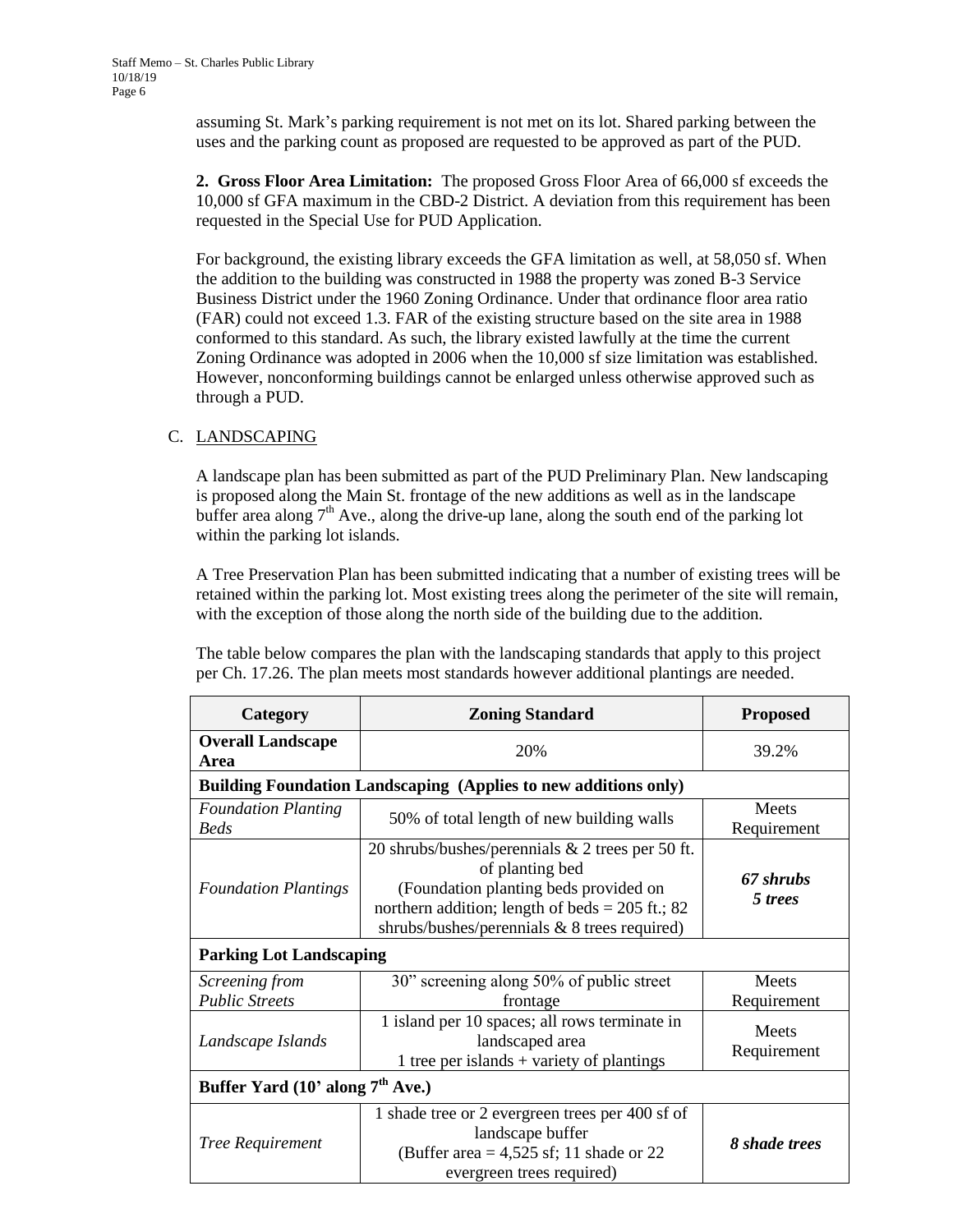#### *Staff Comments*

- Building foundation landscaping is provided along the northern addition. 15 additional shrubs/bushes/perennials and 5 additional trees are required within these planting beds. Some of these additional plantings can be added along the area adjacent to the loading zone.
- 3 additional shade trees or 6 additional evergreen trees are needed within the 10 ft. buffer vard along the east  $(7<sup>th</sup> Ave.)$  lot line.

### D. PLAT OF SUBDIVISION

A Preliminary Plat of Subdivision has been submitted proposing resubdivision and consolidation of the parcels comprising the Library and St. Mark's Church properties, as follows:

- $\bullet$  Lot 1 Library Property
	- -190,868 sf / 4.38 acres
	- -Includes vacated portion of Walnut Ave. (20,070 sf of additional lot area compared to existing Library property)
- Lot 2 St. Mark's Lutheran Church Property
	- -57,827 sf / 1.33 acres
	- -Includes vacated portion of S.  $6<sup>th</sup>$  Ave. (12,060 sf of additional lot area compared to existing Church property)

The Plat grants 10 ft. public utility and drainage easements around the perimeter of the lots as required, except that a 5 ft. easement is granted along the western portion of the north line of Lot 1 due to the location of the building.

### *Staff Comments:*

- The dimension of the south lot line of Lot 2 should be shown.
- Utility easements are needed over all existing and proposed utilities. This includes water main and sanitary sewer main located in the Walnut Ave. and  $6<sup>th</sup>$  Ave. right-ofways which are to be vacated.
- A cross-access easement is needed through the site, connecting  $7<sup>th</sup>$  Ave. and Illinois Ave. for the benefit of both Lots. The PUD ordinance for this project will stipulate that the City is to be provided with a copy of the shared parking use/maintenance agreement between the Library and St. Mark's.
- City vacation of Walnut Ave. and  $6<sup>th</sup>$  Ave. through the property will need to follow the process established in the Illinois State Statute. A public hearing will need to be held at City Council and an ordinance prepared to vacate the right-of-way. The ordinance will need to be recorded with the recording number referenced on the Final Plat.

### E. ENGINEERING REVIEW

Preliminary engineering plans are under review. Detailed plan review comments will be provided to the applicant once the review is complete. Comments are expected to be technical in nature and should not require changes to the site layout as proposed. One item of note is in regards to aging utilities running through the site which may be in need of replacement.

#### *Staff Comments (Planning):*

 It was previously identified that public sidewalk along Illinois Ave. should be extended to the remainder of the block. If not possible due to site grading, the applicant should explain this position.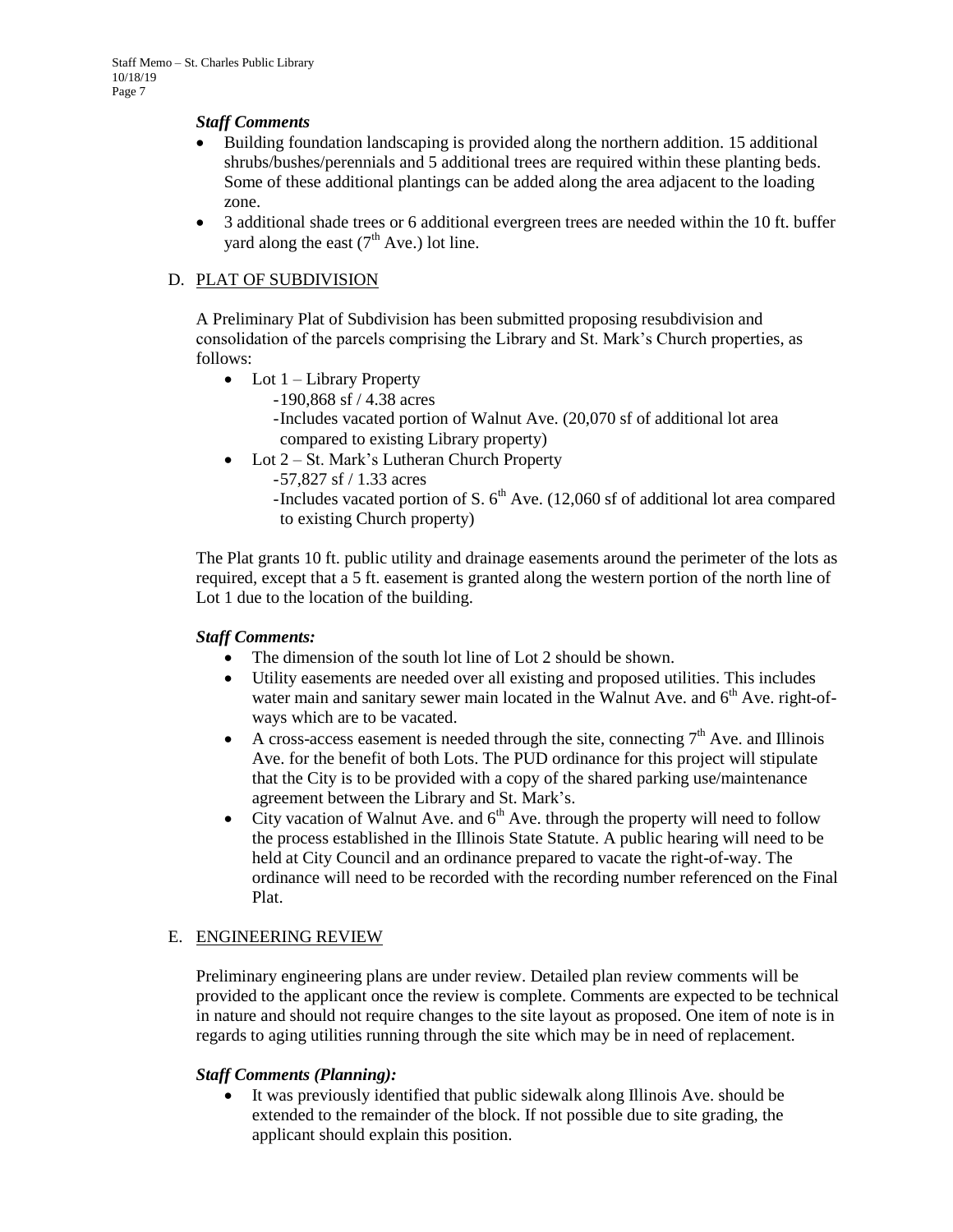Closure of St. Mark's existing entrance off Illinois Ave. would be preferred given the proximity to the main site entrance and to meet the objective of integration and cross connection between the Library and St. Mark's parking lots.

#### F. BUILDING DESIGN

Exterior architectural elevations for the building additions have been submitted. The design is similar to the Concept Plan. Modifications have been made to the entrance addition roof in response to comments from the Plan Commission. The proposed wall material of the additions is brick to match the Carnegie brick. A significant amount of glass is used, particularly on the entrance addition.

Buildings in the CBD-2 District are subject to the Design Review requirements of Section 17.06.040 Standards and Guidelines – CBD-1 and CBD-2 Districts. The proposed design conforms to the applicable Standards and Guidelines, with the exception of the following Guideline which is an existing condition of the building:

Building Placement & Lot Coverage –

*Buildings should be oriented towards zones of pedestrian activity, with primary entrances facing directly onto the street at street level.* 

#### G. PHOTOMETRIC PLAN

A photometric plan has been submitted. The plan was reviewed for conformance with Section 17.22.040.

#### *Staff Comments:*

- Along property lines abutting residential zoning districts, lighting levels shall not exceed 0.5 average foot-candles. It appears lighting levels exceed this average along the east lot line.
- Information about the proposed exterior light fixtures is needed.

### H. HISTORIC PRESERVATION REVIEW

The portion of the subject property west of  $6<sup>th</sup>$  Ave. is located within the Central Historic District. The existing library building is rated in the 1994 Architectural Survey as "Significant".

As required, the Historic Preservation Commission reviewed the PUD Preliminary Plan on October 2, 2019. Commissioners stated they were pleased with the changes made since the Concept Plan review. The Commission voted unanimously to recommend to the Plan Commission approval of the PUD Preliminary Plan.

A Certificate of Appropriateness will need to be approved by the Historic Commission prior to issuance of building permit.

#### **IV. SUGGESTED ACTION**

Conduct the public hearing on the Special Use for PUD application and close if all testimony has been taken. The applicant has provided Findings of Fact for the Plan Commission to consider.

Staff has placed the applications on the meeting portion of the agenda should the Plan Commission determine there is adequate information to make a recommendation to City Council.

A recommendation for approval should be subject to resolution of staff comments.